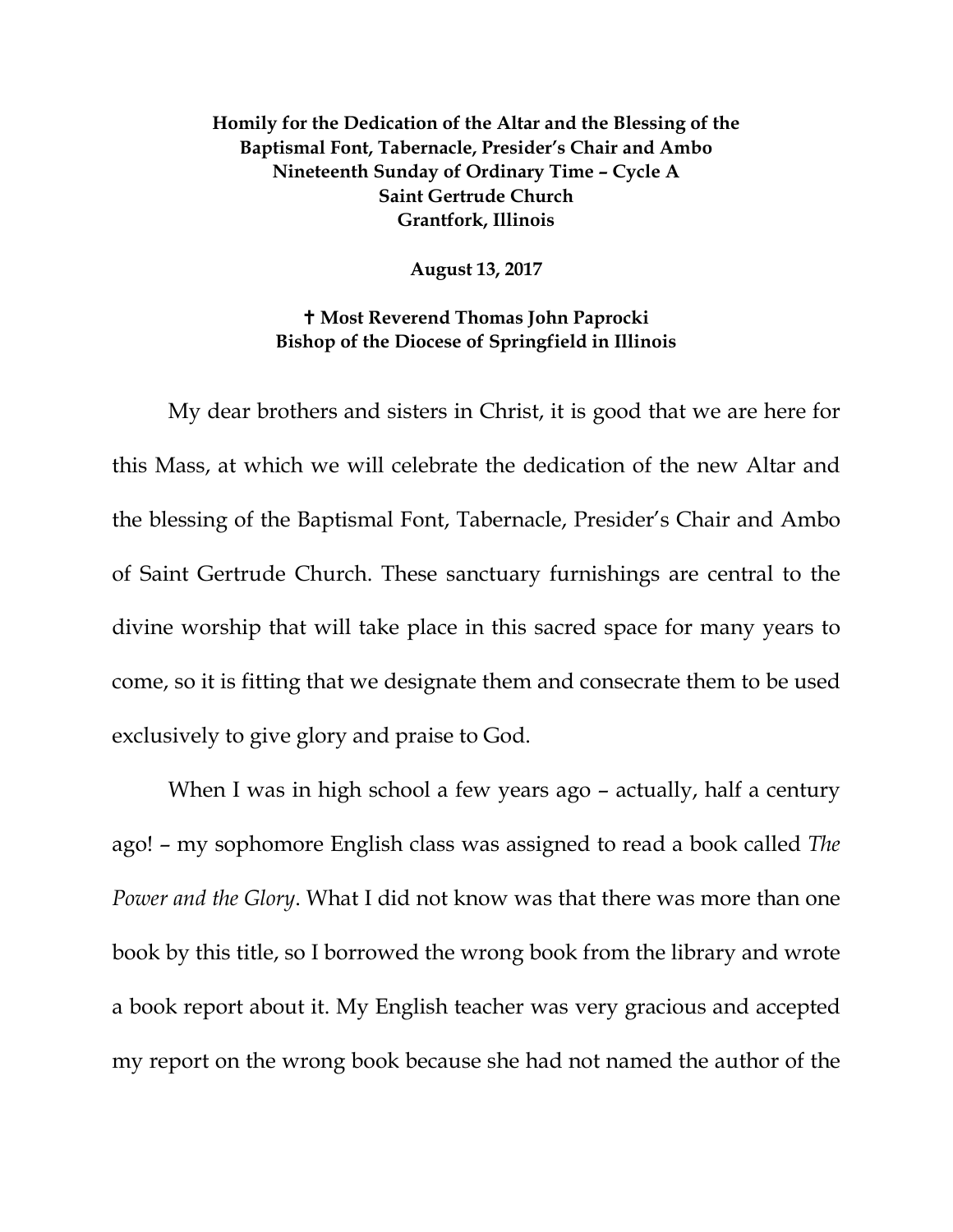book that she wanted us to read. Even though I was excused from having to read the correct book, which was the classic book by Graham Greene entitled, *The Power and the Glory*, I felt somewhat left out of the classroom discussion of the book. Over the years, whenever someone would mention this classic of literature I would wince, thinking to myself, there's that book again that I should have read when I was in high school. So last year when the priest who was directing our bishops' retreat mentioned that book, I finally decided to read it, and this time I borrowed the correct book from the library!

I mention this by way of introduction to the final scene of Graham Greene's novel, *The Power and the Glory*, which begins with these words: "When he woke up it was dawn. He woke with a huge feeling of hope which suddenly and completely left him at the first sight of the prison yard. It was the morning of his death…"[1](#page-7-0)

Set in Mexico in the 1920's during the government persecution of the Church, the book follows the life of a middle-aged disreputable priest, known only as "the Whiskey Priest," as he hides from the police, hears a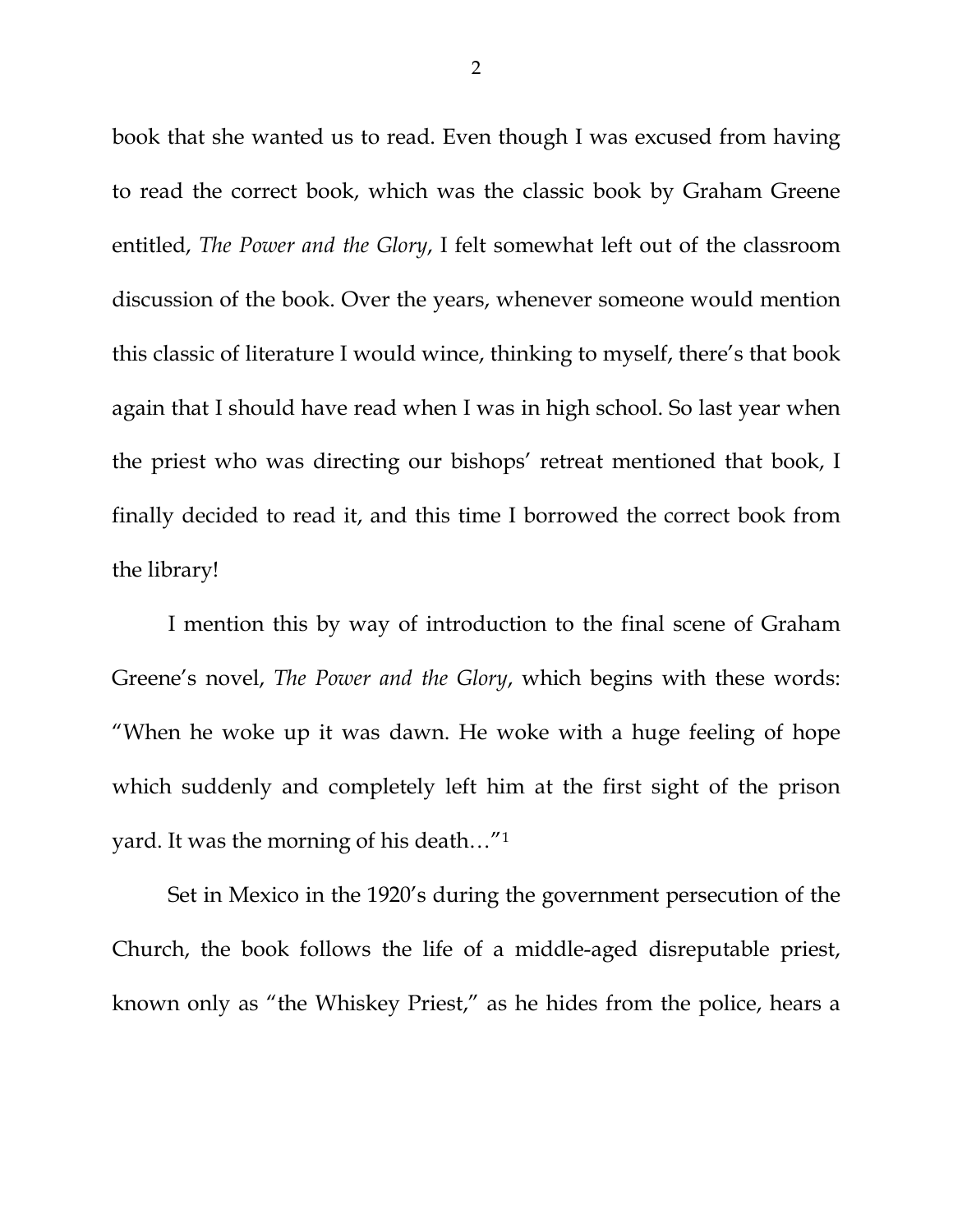few confessions, tries to reconcile with his illegitimate child, and gets drunk.

The priest considers himself a failure—as a man and especially as a priest. Yes, he had decided to stay during the persecution, but he had done so for less than perfect motives; he had broken his priestly promises; and because of his personal weakness and the situation he found himself in, facing his execution, he assumed God had abandoned him.

The scene continues: "What a fool he had been to think that he was strong enough to stay when others fled. I have done nothing for anybody, I might just as well have never lived... He felt only an immense disappointment because he had to go to God empty-handed, with nothing done at all. It seemed to him, at that moment, that it would have been quite easy to have been a saint. It would only have needed a little self-restraint and a little courage."[2](#page-7-1)

The priest is right: It does take courage to be a saint. But is Christian courage, as he believes, strength of will? Is it simply a matter of selfrestraint, of not being weak and choosing the right thing?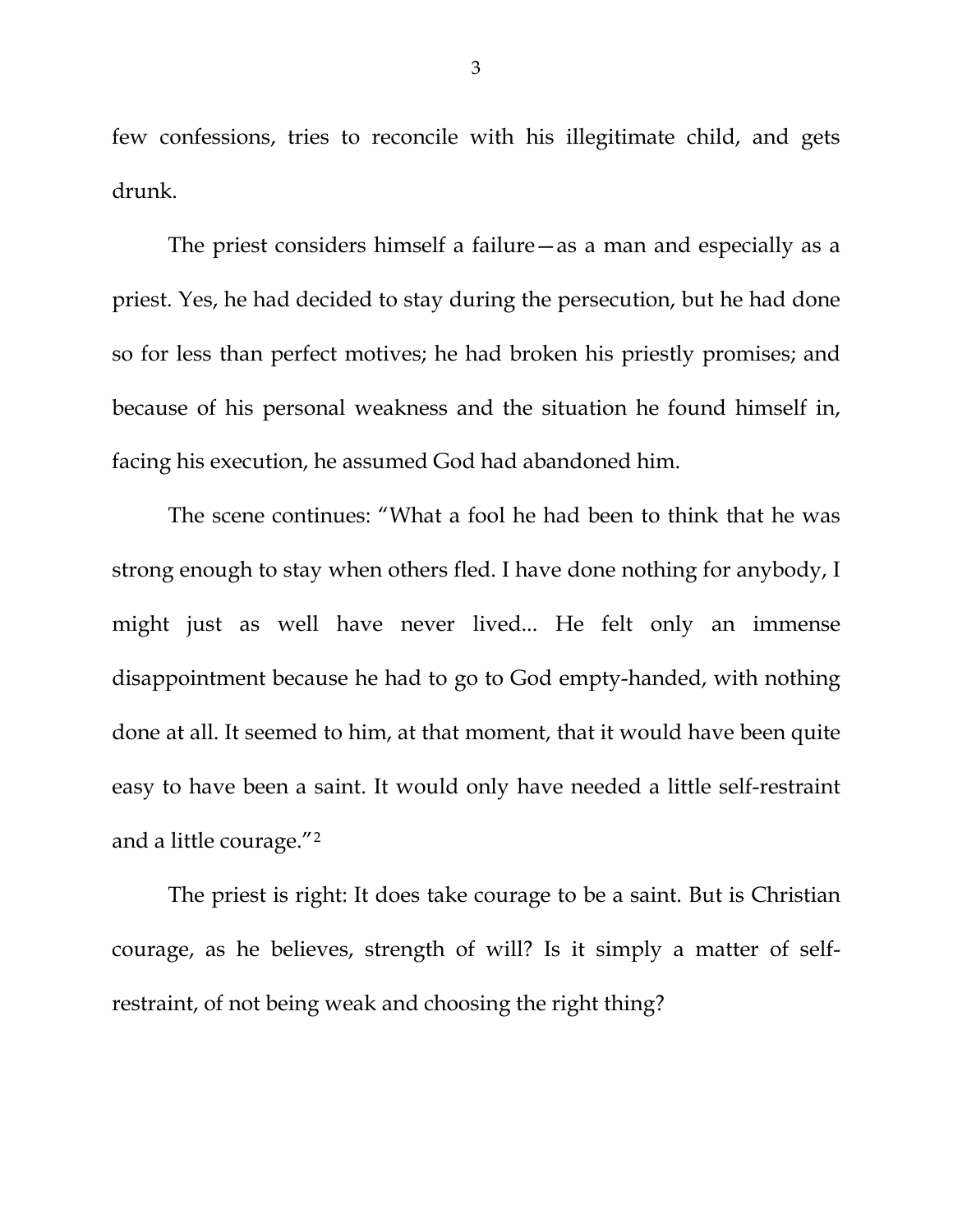Like the priest, we may be tempted to think so. But Matthew, in the selection from his Gospel today, offers a corrective.

The setting is important. Matthew begins with the line, "Jesus made the disciples get into a boat…" From the earliest days of Christianity, the Church was depicted as a boat, the new ark, in which the new creation is kept safe from the chaos and death that tosses it and rocks it from the outside, which is the exact situation the disciples find themselves in, being tossed about by the wind and waves. This word "tossed," in the original Greek text, translates literally as "to be tortured."[3](#page-7-2) The boat is being tortured by the wind and waves.

We now begin to see what Matthew is getting at: that he is not simply telling a story of Jesus rescuing the disciples in a precarious situation; that He is, instead, speaking about and to the believers of His time who found themselves suffering a great deal of persecution for being followers of Jesus.

"The disciples struggling to make headway in a boat battered by the sea is the [Church after Jesus' ascension]. Like [the disciples in the boat], the Church struggles against forces that threaten to engulf it, keenly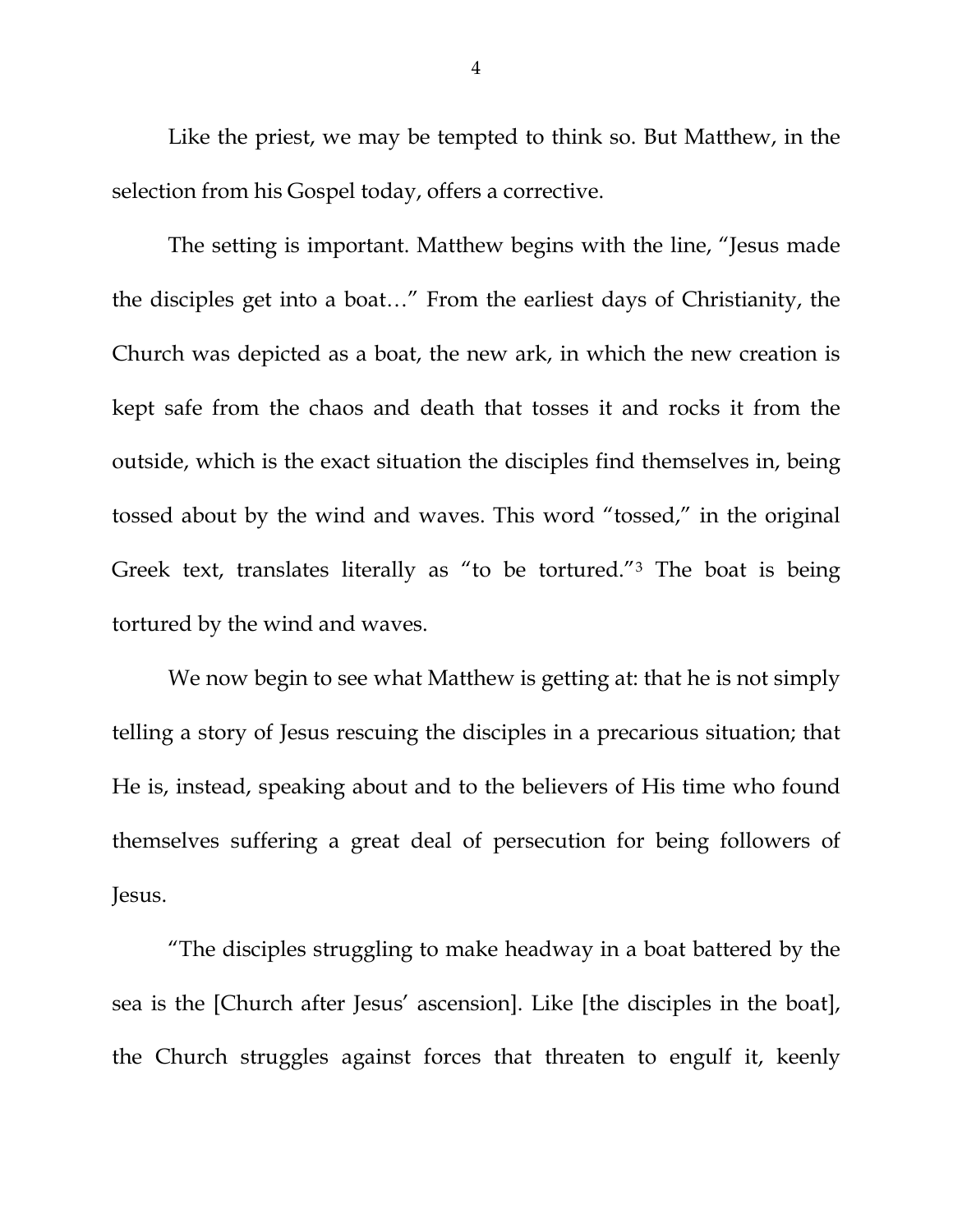sensing the physical absence of its Lord."[4](#page-7-3) Yet then the disciples see Jesus that he isn't absent—but that, incredibly, he walks unharmed across the tortuous and chaotic waves, towards them.

Then, seeing their fear, he says to them, "Take courage; It is I. Do not be afraid." Jesus asks his disciples to take courage, and Matthew writes this section of Scripture to do just that: to ENCOURAGE the Church, to assure believers that even though Christ has risen from the dead and ascended into heaven, even though they might feel they are alone amidst the storm of exile and persecution, He had not abandoned them.

Exiled, martyred, frightened, Christians of Matthew's day were asking: "Where is the Lord? Has he abandoned us? Have we failed?" This is the community Matthew lived in, and the ones he desires to comfort and strengthen with the words and example of Jesus.

This is the community in which we live too. No, we are not exiled. No, we are not facing martyrdom by physical death as did the early Christians or the Whiskey Priest, but the Church today DOES need the comforting, stabilizing, and stirring words, example, and presence of Jesus as we face a different set of challenges. We have been tossed and battered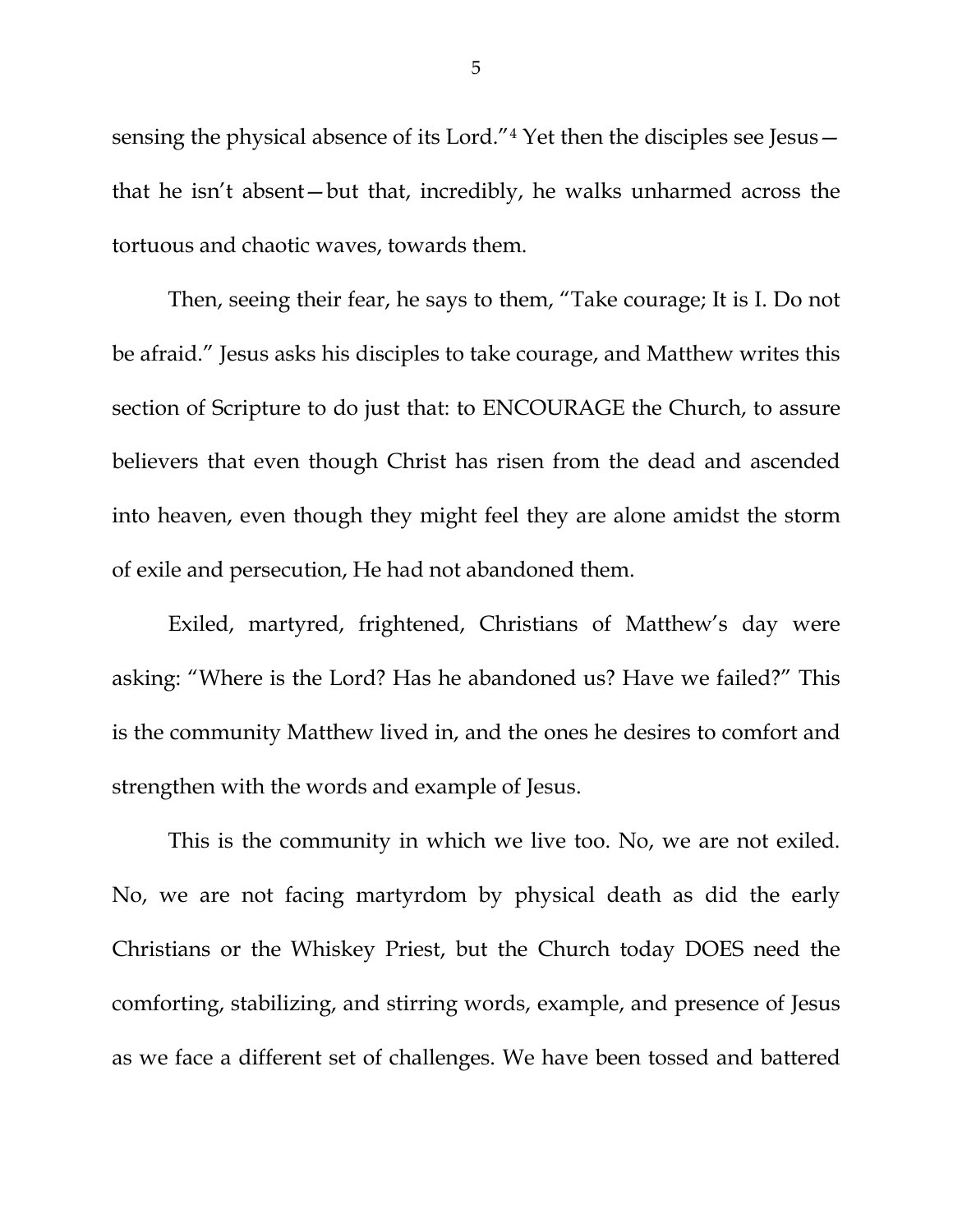today by the storms of scandal, unbelief, and apathy. We may feel like the disciples in the boat, rocked by the storm, like the whiskey priest, a failure because of our own shortcomings, either as individuals or as a Church. But the Lord has not abandoned us. He continues to appear, even in the darkest moments, to enter the boat, to calm the storms, and to save those in his Church.

That is why we are here today: to consecrate and bless those items in this boat, this church, through which Jesus arrives, undeterred by our sin and our fear to bring us His peace, security, and deliverance from death. It begins here at the font of baptism, for as Jesus says, "No one can enter the Kingdom of God without being born of water and the Spirit." (Jn. 3:5) Here, the power of the Holy Spirit is sent down upon these waters for the forgiveness of sins and that the newly baptized may be initiated into new life in Christ. Becoming a member of Christ's body at baptism, the baptized becomes a member of God's family, His son or daughter, and a brother or sister to all believers, and set on the lifelong path to holiness.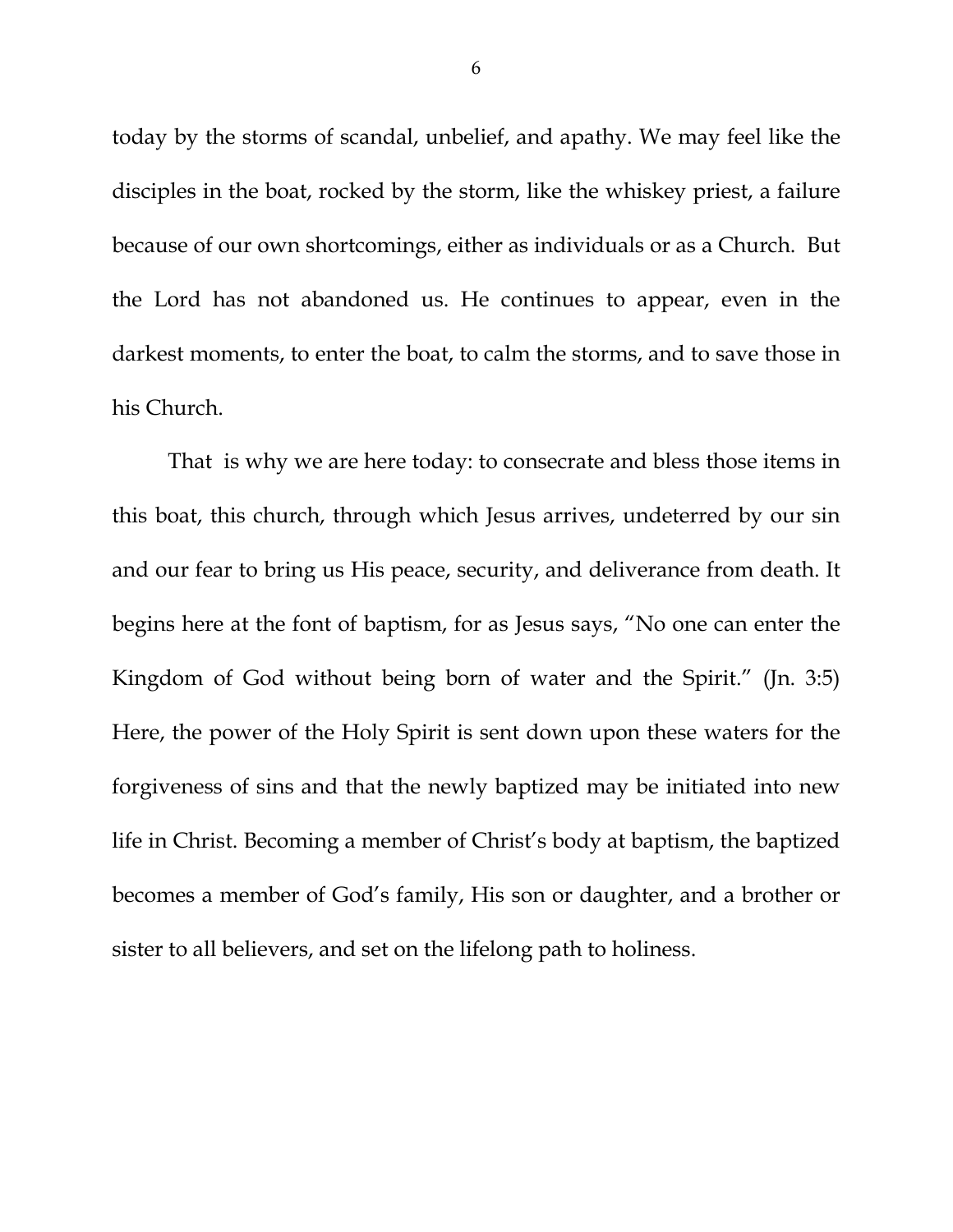Jesus continues to come to his disciples at the ambo, or pulpit, where the transformative word of God is proclaimed. From it we hear the story of creation, of the sometimes harmonious and often contentious relationship between God and His people Israel, of the prophets demanding right worship and justice, and of God's choosing to save humanity through the incarnation and paschal mystery of His Son.

Then, having received the word with the ear of our hearts, we approach the altar to receive the Word of God made flesh, Jesus Himself. Here Christ enters into the interior tempests of our minds and souls to bring His peace. He then allows himself to be present in the Tabernacle, making each Catholic Church throughout the world a place of divine peace and reconciliation.

Each of these objects, the baptismal font, the ambo, the altar, and the tabernacle are signs to us of Jesus and reminders that He never abandons His disciples, especially in times of tribulation and suffering. Jesus takes His love for his followers with absolute seriousness. So He gives us these wellsprings of his presence not only to reveal His power—whether it be to forgive sins, speak a saving word, or transform bread and wine into His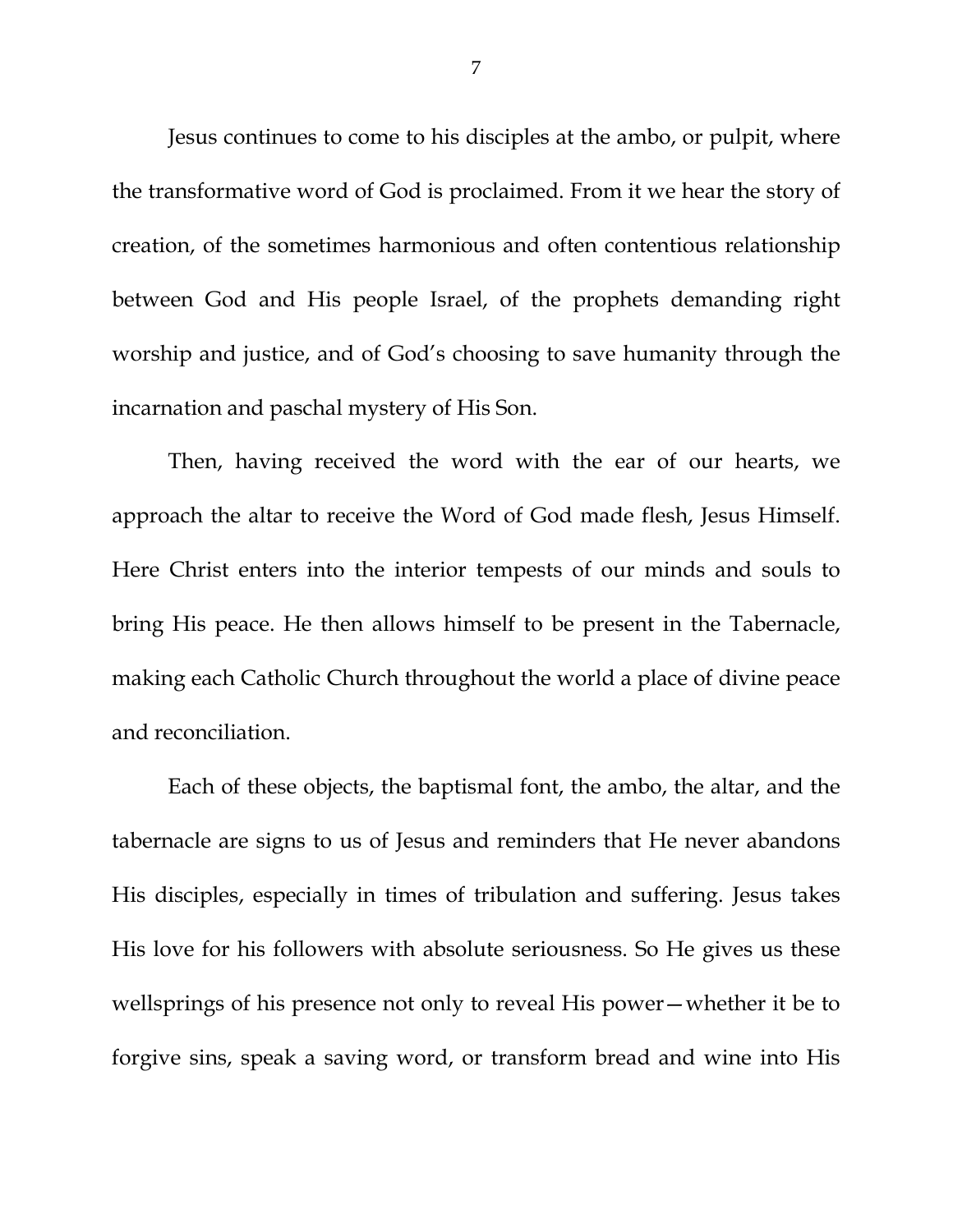body and blood—but also enable the faithful, like Peter, like you, like me, to participate in Jesus' divine power: to tread underfoot, for a few moments, at least, the forces of death and destruction.

We cannot and will not do everything right. We will fail because of weakness, and we will be afraid of problems as they gather on the horizon. But as Matthew reveals, Christian courage is not any of those things.

Instead, it is what the whiskey priest does without knowing it going to God empty-handed; it is what Peter does—shouting, "Lord, save me!" and reaching up his empty hand for the Lord to grasp.

<span id="page-7-0"></span>Christian courage is, succinctly, to approach this newly blessed font and ambo, and this consecrated altar with nothing but the willingness to allow Jesus to pull us up out of the perilous place He finds us.

<span id="page-7-3"></span><span id="page-7-2"></span><span id="page-7-1"></span>Catholicism, the whiskey priest had forgotten, is not based on: "if only I could have been a little better, a little more self-restrained." It's rooted in what happens at each one of these sacramental places: of God lifting us out of darkness, error, and danger and making us his family, part of His own flesh and blood.